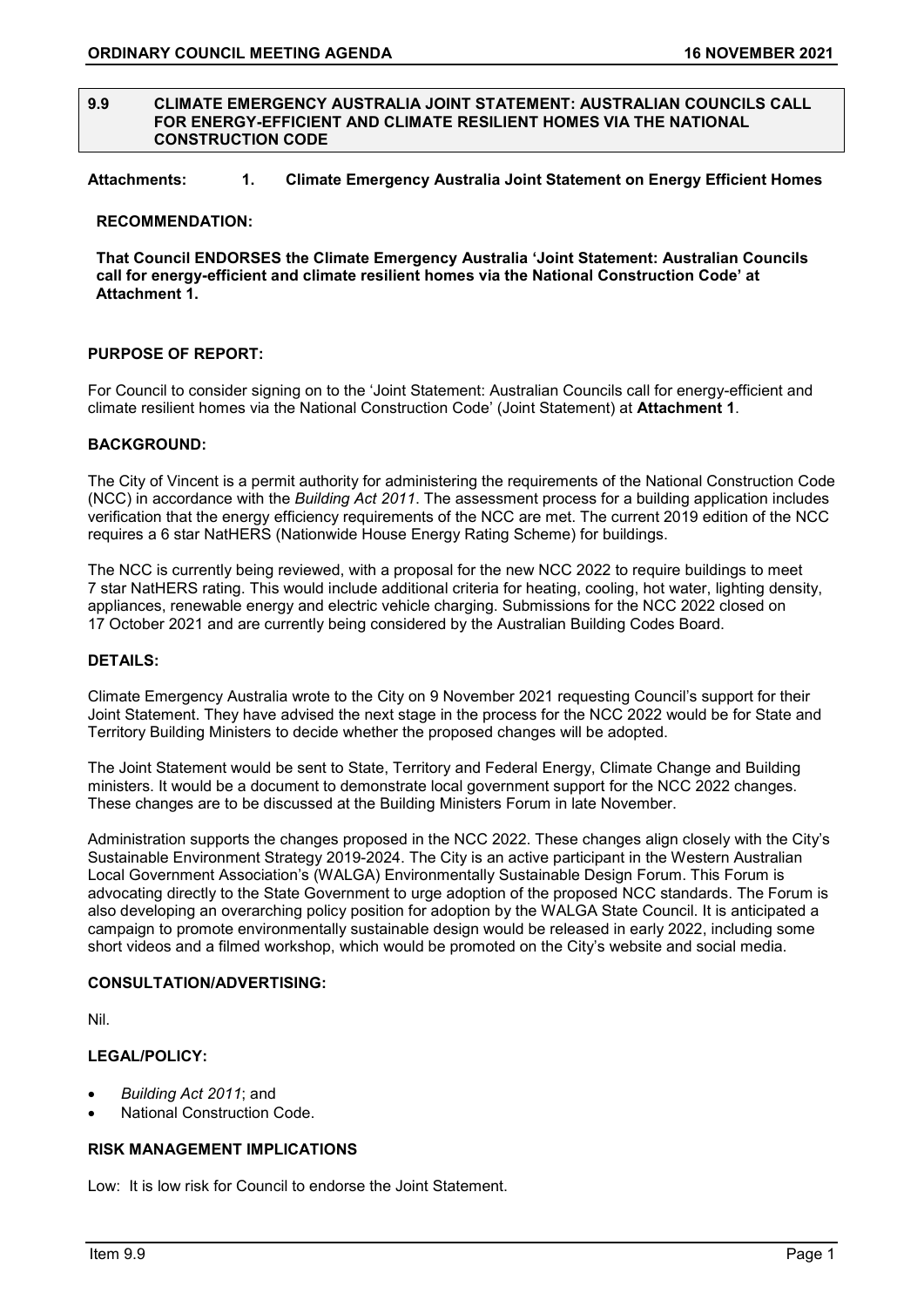### **STRATEGIC IMPLICATIONS:**

This is in keeping with the City's *Strategic Community Plan 2018-2028*:

#### **Sensitive Design**

*Our planning framework supports quality design, sustainable urban built form and is responsive to our community and local context.*

#### **SUSTAINABILITY IMPLICATIONS:**

This is in keeping with the following key sustainability outcomes of the *City's Sustainable Environment Strategy 2019-2024* (SES).

*Sustainable Energy Use/Greenhouse Gas Emission Reduction*

The SES also contains Energy Strategy No. 11 which is to *'Advocate to both State and Federal Government for higher building design standards for new builds and retrofits (all building types).*

#### **PUBLIC HEALTH IMPLICATIONS:**

This is in keeping with the following priority health outcomes of the City's *Public Health Plan 2020-2025*:

*Reduced exposure to environmental health risks*

#### **FINANCIAL/BUDGET IMPLICATIONS:**

Nil.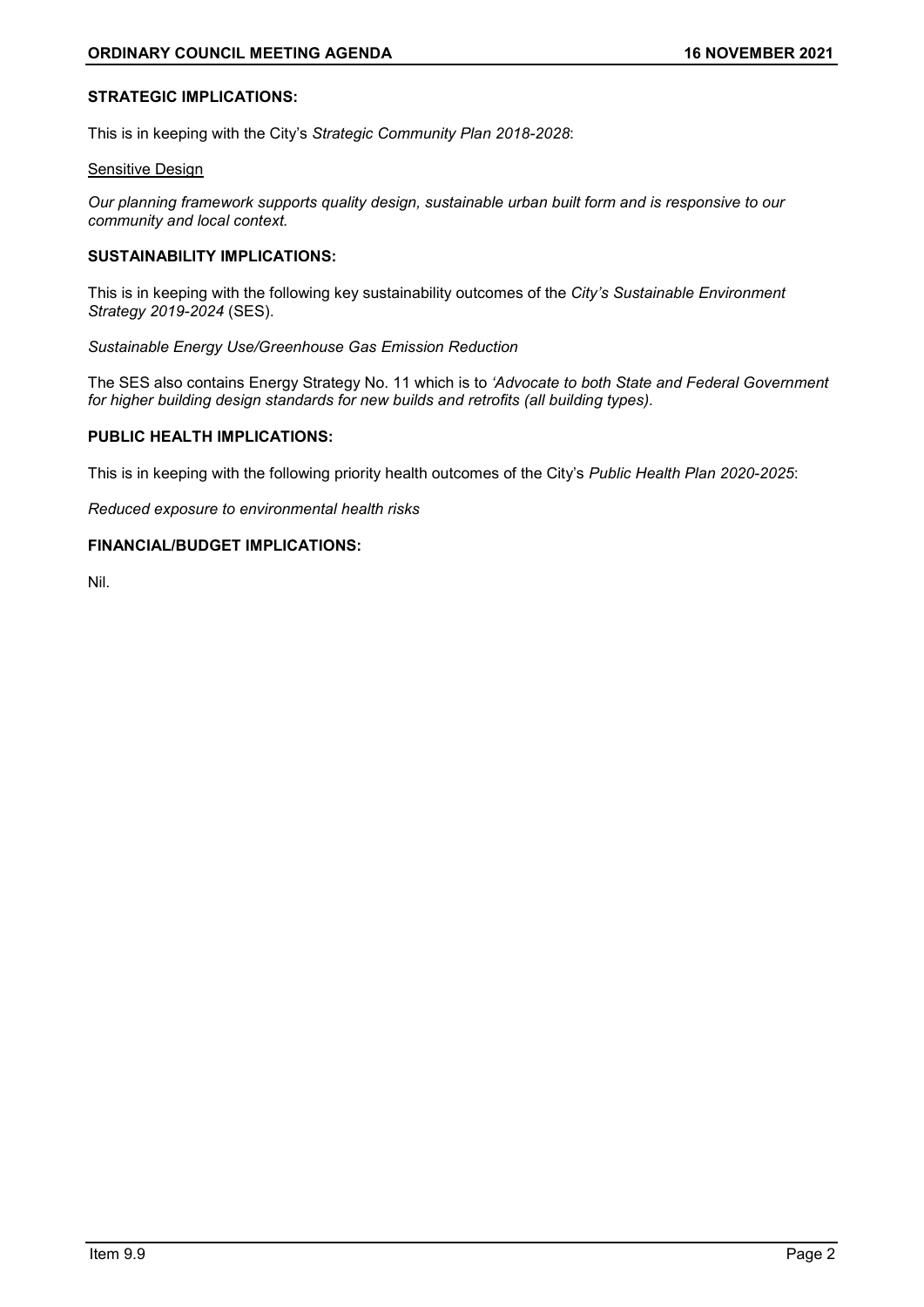



### Joint Statement: Australian Councils call for energy-efficient and climate resilient homes via the National Construction Code

Australian local governments are calling for the strongest possible building standards to be enshrined in the 2022 National Construction Code (NCC).

#### We ask that the minimum standard in the National Construction Code be lifted to at least a 7-Stars NatHERS energy rating.

As buildings account for 25 percent of national carbon emissions, a strong NCC is vital for achieving our net-zero targets.

Better performing homes mean lower energy bills, improved health outcomes for residents, and homes resilient to extreme weather.

As the level of government closest to communities, Councils play an important role in creating safe and vibrant communities. We have a responsibility to protect our diverse communities from current and worsening impacts of climate change.

#### No time to delay

We support the proposed changes to the NCC 2022 to increase the minimum standard to 7-Stars NatHERS energy rating and introduce energy budgets for new homes. This is a good first step.

However, 7-Star is the minimum increase that is needed to cut our emissions in the next decade. Australian homes have fallen behind international standards and we need to lift their energy performance.

#### Our communities demand safe and healthy homes

Communities across Australia want energy efficient homes that keep warm in winter and cool in summer. Councils have responded by including objectives related to environmentally sustainable building design in their community strategic plans and/or local planning strategies.

Thirty-one Victorian councils and the Municipal Association of Victoria, representing the Council Alliance for a Sustainable Built Environment, are working together to revise and elevate Environmentally Sustainable Development targets for new developments, including targets for zero carbon development in local and state planning schemes.

#### Councils already working with industry and government for better homes

c/- City of Melbourne GPO Box 1603, Melbourne VIC 3001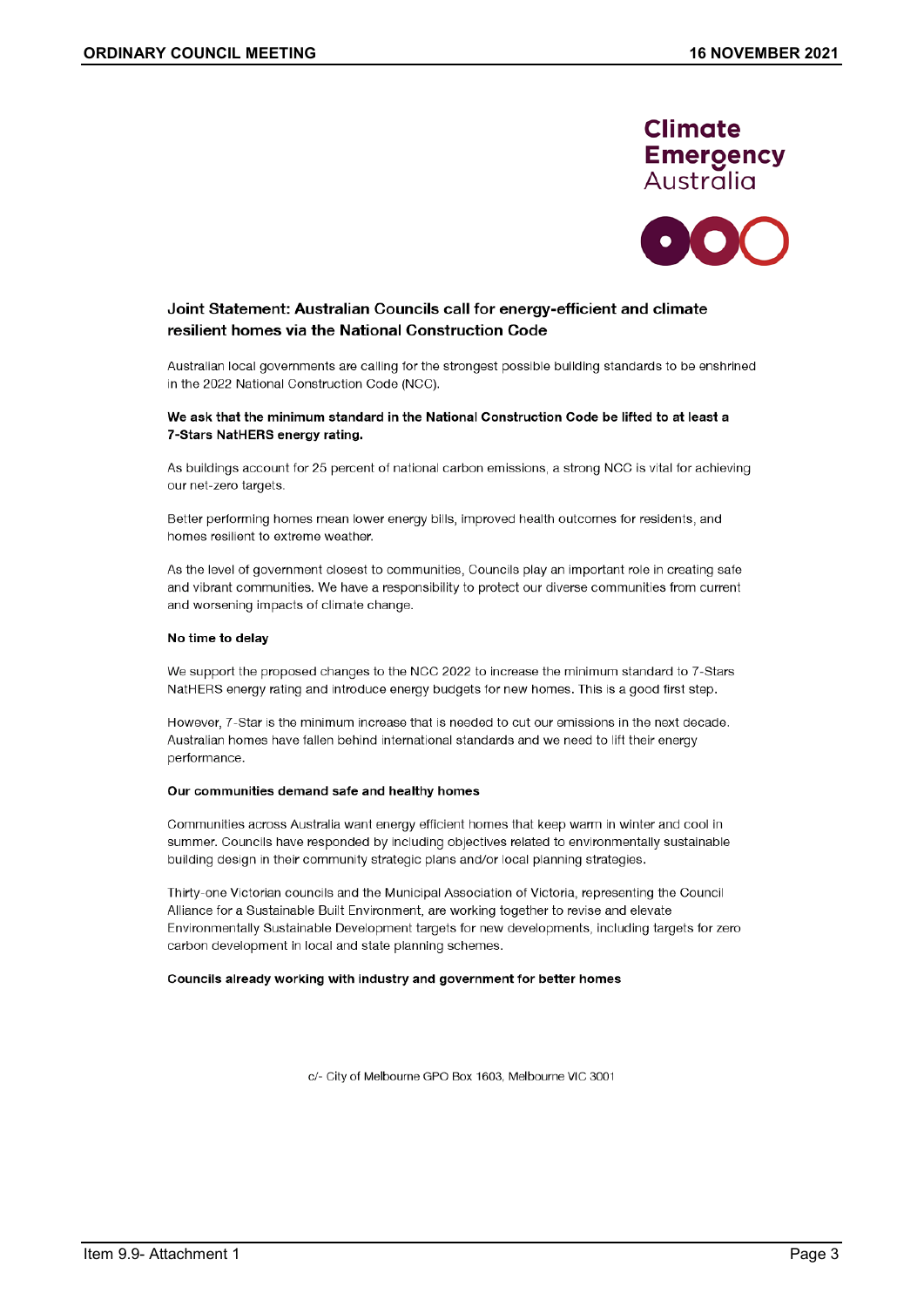# **Climate Emergency** Australia



Councils are already working with developers to achieve higher performance outcomes than the mandatory construction code minimum standards. We have been successfully working with industry to support the market transition.

Councils in Western Australia are introducing policies that encourage industry to adopt sustainable design principles above the construction code's minimum standards. In many instances, industry has adopted these design principles to meet changing market demands and community aspirations.

The increase to 7-Stars is achievable, cost-effective and financially beneficial to residents.

#### Future-proofing our homes in a changing climate

With temperatures projected to rise by 2.5°C in the next century, residential buildings and homes need to become more resilient to withstand hotter temperatures, drier climates and more extreme weather events. The findings of the Future Proofing Residential Development to Climate Change research project by Randwick, Woollahra and Waverley councils, showed as the climate warms in 2030 and 2070, energy demand for homes in Sydney's eastern suburbs will increase dramatically, and will fail the current NSW requirements for cooling in 2030 and 2070.1

#### Lifting standards across the country

The National Construction Code is an efficient instrument to achieve a consistent national approach and achieve widespread benefits across our communities. People on a low income spend a disproportionate amount of energy to heat and cool their homes.<sup>2</sup> We need to ensure social equity and protect our residents from poor performing buildings and the increasing impacts of climate change.

We ask that the minimum standard be increased in the National Construction Code 2022 and Councils are ready to work with government and industry to improve the future Australian homes.

Climate Emergency Australia (CEA) is a network of 104 Australian councils that have declared a climate emergency. Together, we represent more than 9.9 million Australians calling for a rapid shift to a more resilient, zero-carbon society.

**Supporting Councils** 

**COUNCIL LOGOS TO GO HERE** 

c/- City of Melbourne GPO Box 1603, Melbourne VIC 3001

https://www.waverley.nsw.gov.au/\_data/assets/pdf\_file/0006/181788/Future\_Proofing\_Residential\_Development\_to\_Climate\_ Change\_Final\_Report\_January\_2021.pdf

<sup>&</sup>lt;sup>2</sup> ACOSS/Brotherhood of St Laurence (2018): Energy Stressed in Australia